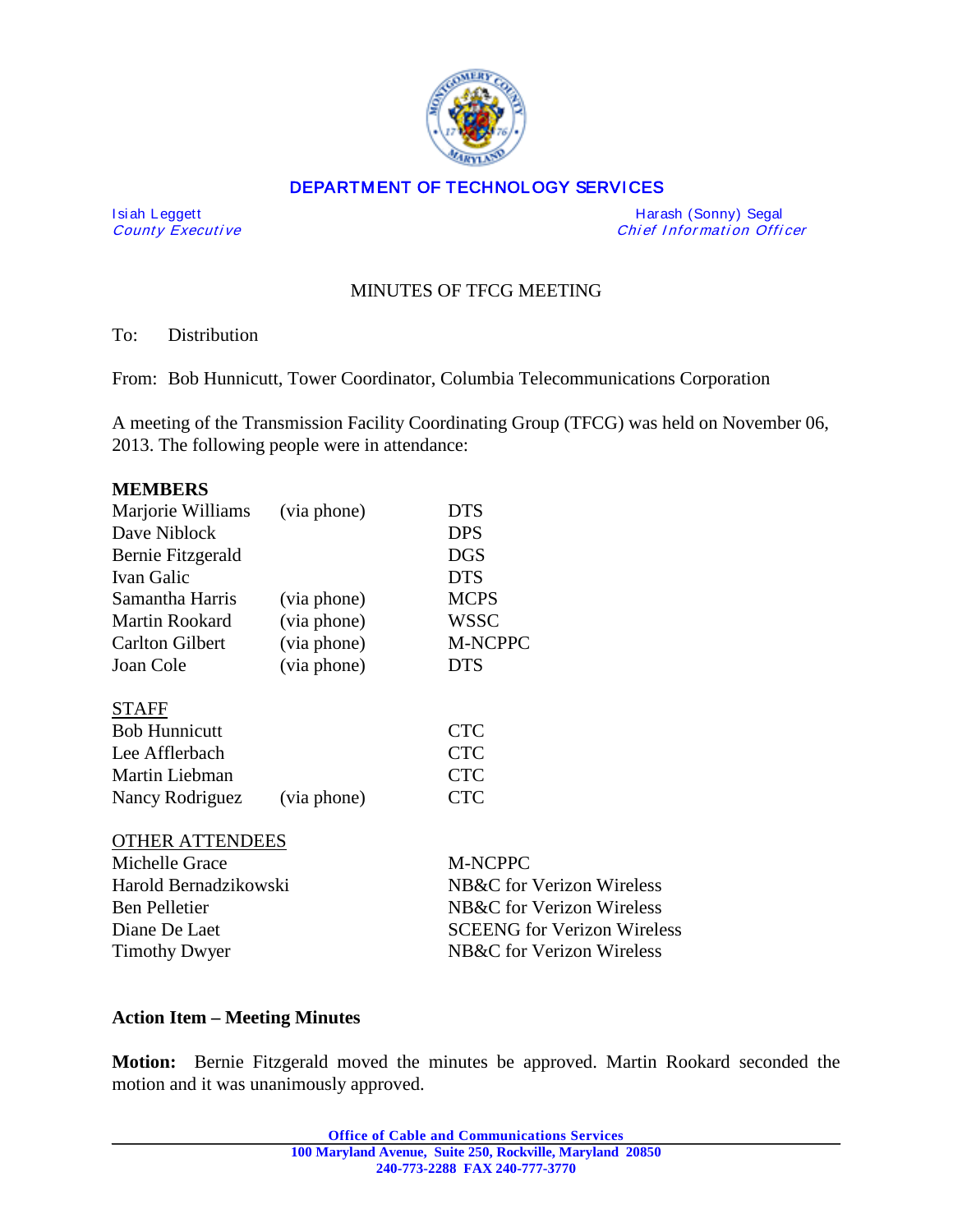## **Action Item: Consent Agenda**

- 1. T-Mobile application to replace six antennas with six 56"-high panel antennas at the 120' level on a 150'-high monopole on Pyle property located at 211 Ednor Road in Silver Spring (201311-04). Minor Modification.
- 2. T-Mobile application to replace six antennas with six 56"-high panel antennas at the 144' level on a 188'-high monopole on McDonnell property located at 20315 Georgia Avenue in Brookeville (201311-06). *Minor Modification.*
- 3. T-Mobile application to replace six antennas with six 56"-high panel antennas at the 120' level on a 480'-high guyed lattice tower on Shumaker property located at 16700 Barnesville Road in Barnesville (201311-08). *Minor Modification.*
- 4. T-Mobile application to replace three antennas with three 56"-high panel antennas at the 127' level on a 140'-high monopole on Lloyd property located at 21410 Beallsville Road in Dickerson (201311-09). *Minor Modification.*
- 5. Verizon Wireless application to add three 49"-high panel antennas at the 150' and 175' levels atop a 145'-high residential condominium building on Street Retail, Inc. property located at 9039 Sligo Creek Parkway in Silver Spring (201311-10). *Minor Modification.*
- 6. T-Mobile application to replace six antennas with six 56"-high panel antennas at the 173' level on a 140'-high monopole on Jane C. Maller, Trustee property located at 4301 Brookeville Road in Brookeville (201311-12). *Minor Modification.*

**Motion:** Marjorie Williams moved the Consent Agenda items be approved. Martin Rookard seconded the motion and it was unanimously approved.

## **Regular Agenda**

**Action Item:** Verizon Wireless application to construct a 195'-high monopole and attach 12 panel antennas, six 96"-high and six 64"-high, at the 199' level on M-NCPPC property located at Blunt Road and Brink Road in Germantown (201310-01). New.

*Conditioned on the monopole being no higher than 155' tall, approval of a Special Exception by the Board of Appeals, and approval of final plans and a lease agreement by M-NCPPC.* 

Bob Hunnicutt summarized the application noting that Montgomery County zoning regulations permit a monopole up to 155' unless it can be demonstrated that a 195' monopole is needed. Lee Afflerbach stated that, based on the engineering documentation that Verizon Wireless provided, there is no material difference in coverage between antennas at the 155' level and the 199' level. Mr. Hunnicutt added that when the applicant was questioned about that, the applicant agreed and, further, that the Verizon Wireless engineer stated in their reply that the height above 155' was only for co-location purposes. Mr. Hunnicutt added that at the 155' level there is adequate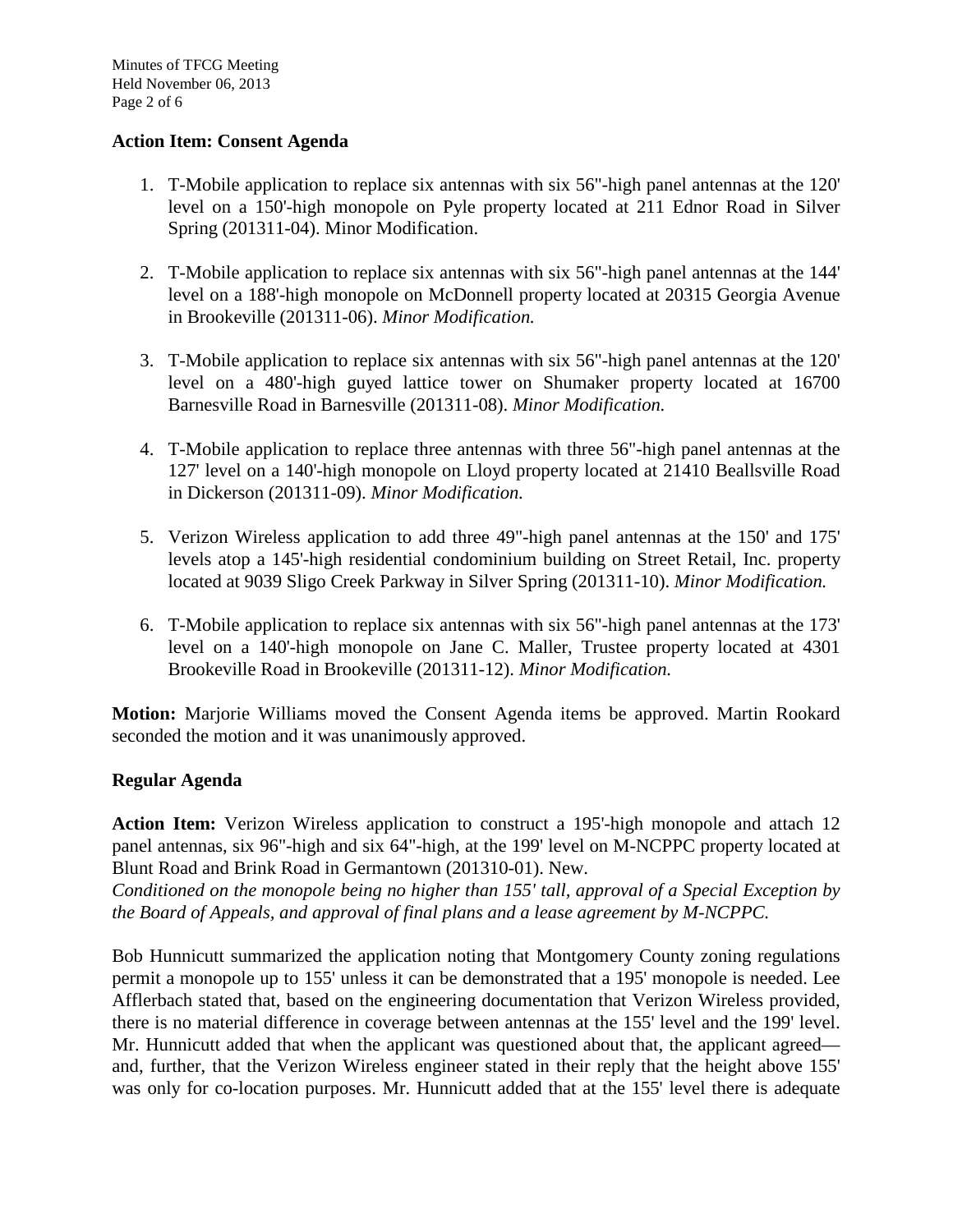Minutes of TFCG Meeting Held November 06, 2013 Page 3 of 6

space below the Verizon Wireless antennas for at least two additional carriers' antennas. Consequently, the Tower Coordinator does not recommend a monopole any higher than the 155' level. Additionally, the Tower Coordinator Recommendation is conditioned on approval of Special Exception by the Board of Appeals and approval of the final plans and lease agreement by M-NCPPC.

Carlton Gilbert asked if Verizon Wireless had reviewed the application with any of the M-NCPPC planners for Area 3, noting that there is historical property near the site and that there would need to be support from the M-NCPPC staff for a monopole exceeding the 155' height. The applicant agreed to talk with the Area #3 planners.

**Motion:** Martin Rookard moved the application be recommended as conditioned by the Tower Coordinator. Marjorie Williams seconded the motion and it was approved with Carlton Gilbert abstaining.

**Action Item:** Verizon Wireless application to construct a 130'-high monopole and attach 12 panel antennas, six 95''-high, three 91"-high, and three 69"-high, at the 126' level on M-NCPPC property located at 4425 Garrett Park Road in Garrett Park (201310-03). *New.*

*Conditioned on approval of a Special Exception and a waiver from the setback requirements by the Board of Appeals, the operation of the generator within the noise limits established in the County's Noise Ordinance, and on approval of the final plans and a lease agreement by the M-NCPPC.* 

Bob Hunnicutt summarized the application explaining that the monopole will be on M-NCPPC property in a wooded section of the park area. The carrier originally wanted to go on the other side of Garrett Park Road near the athletic field and parking lot area, but M-NCPPC asked them to relocate the site to where there is an underutilized basketball court area. He added that based on the site visit when the trees were in full foliage, the site appears to be screened from view from most directions, except for the residents that live directly across the street from the proposed site. Mr. Hunnicutt added that based on the RF maps it appears that although there is a smaller area covered at the target signal levels with antennas lower than proposed, Verizon Wireless may be able to meet the majority of the coverage objective from antennas lower than proposed to minimize the community impact.

Marty Liebman commented that if the monopole were 110'-high it would be better screened from view when the trees are in full foliage. He added that the illustration in the Tower Coordinator's Recommendation Form shows the monopole slightly higher than it may appear once constructed.

Mr. Hunnicutt noted that the setback requirement from the nearest off-site dwelling and the property line is not met with the monopole located where it is proposed to be constructed. Harold Bernadzikowski said Verizon Wireless will request a waiver when they file for the special exception. Thus, the Tower Coordinator's recommendation is conditioned on the Board of Appeals' approval of a waiver from the setback requirements. Additionally, because there will be a power generator on-site, the Tower Coordinator's recommendation is also conditioned on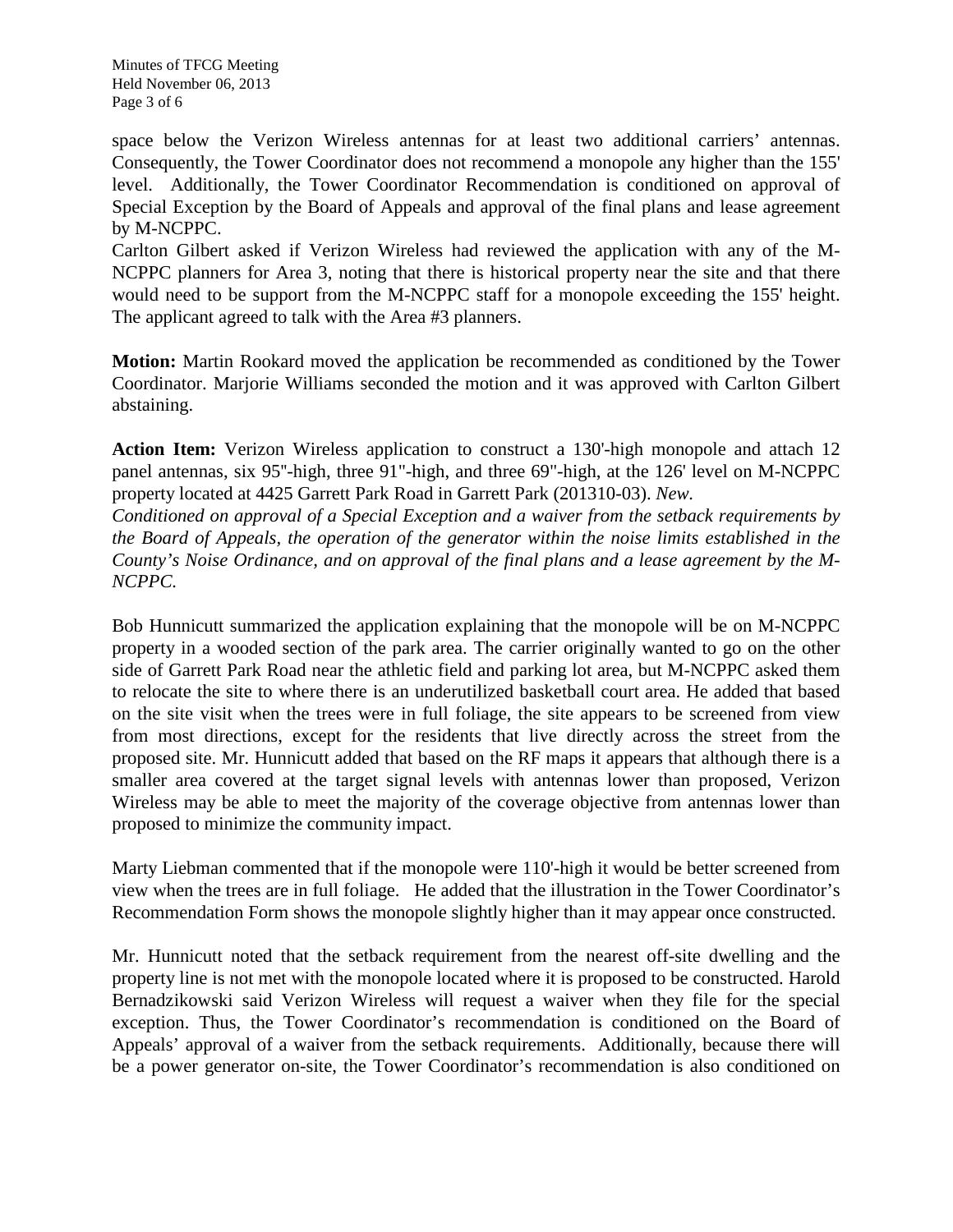the generator operating within the County's noise ordinance and approval of final plans and lease agreement by Park and Planning.

Carlton Gilbert asked if the Town of Garret Park had been notified of the proposed monopole. Mr. Hunnicutt replied that he had asked the applicant the same question and was told that public notice would occur with the special exception process. Harold Bernadzikowski added that the M-NCPPC required that there be a public meeting as well. Michelle Grace indicated that that is correct.

**Motion:** Bernie Fitzgerald moved the application be recommended as conditioned by the Tower Coordinator. Martin Rookard seconded the motion and it was unanimously approved with Carlton Gilbert abstaining.

**Action Item:** Verizon Wireless application to attach 12 panel antennas, six 52"-high, two 58" high, and four 73"-high, at the 120' level on a 135'-high monopole on International Monetary Fund property located at 15700 River Road in Germantown (201310-11). *Co-location. Conditioned on the generator operating in compliance with the County's Noise Ordinance.*

**Motion:** Carlton Gilbert moved the application be recommended as conditioned by the Tower Coordinator. Bernie Fitzgerald seconded the motion and it was unanimously approved.

**Action Item:** Verizon Wireless application to attach two 12"-high panel antennas at the 35' level on the walls of an 82'-high parking garage on Montgomery County located at 801 Ellsworth Drive in Silver Spring (201310-12). *Co-location.* 

*Conditioned on the applicant providing written notice from the Department of Transportation (DOT) at the time of permitting that DOT has approved the plans for this attachment.*

Because the antennas are to be attached to a County-owned parking garage, on advice of Bernie Fitzgerald the Tower Coordinator's recommendation is conditioned on approval of the final design plans by the County Department of Transportation.

**Motion:** Carlton Gilbert moved the application be recommended as conditioned by the Tower Coordinator. Marjorie Williams seconded the motion and it was approved with Bernie Fitzgerald abstaining.

**Action Item:** Verizon Wireless application to attach 12 panel antennas, six 96"-high and six 69" high, at the 140' level on a 192'-high monopole on Lynwood Farm East, LLC property located at 25217 Peach Tree Road in Clarksburg (201311-01). *Co-location.*

*Conditioned on the generator operating in compliance with the County's Noise Ordinance and on any modification that may be needed to the Special Exception approved by the Board of Appeals.*

**Motion:** Joan Cole moved the application be recommended as conditioned by the Tower Coordinator. Carlton Gilbert seconded the motion and it was unanimously approved.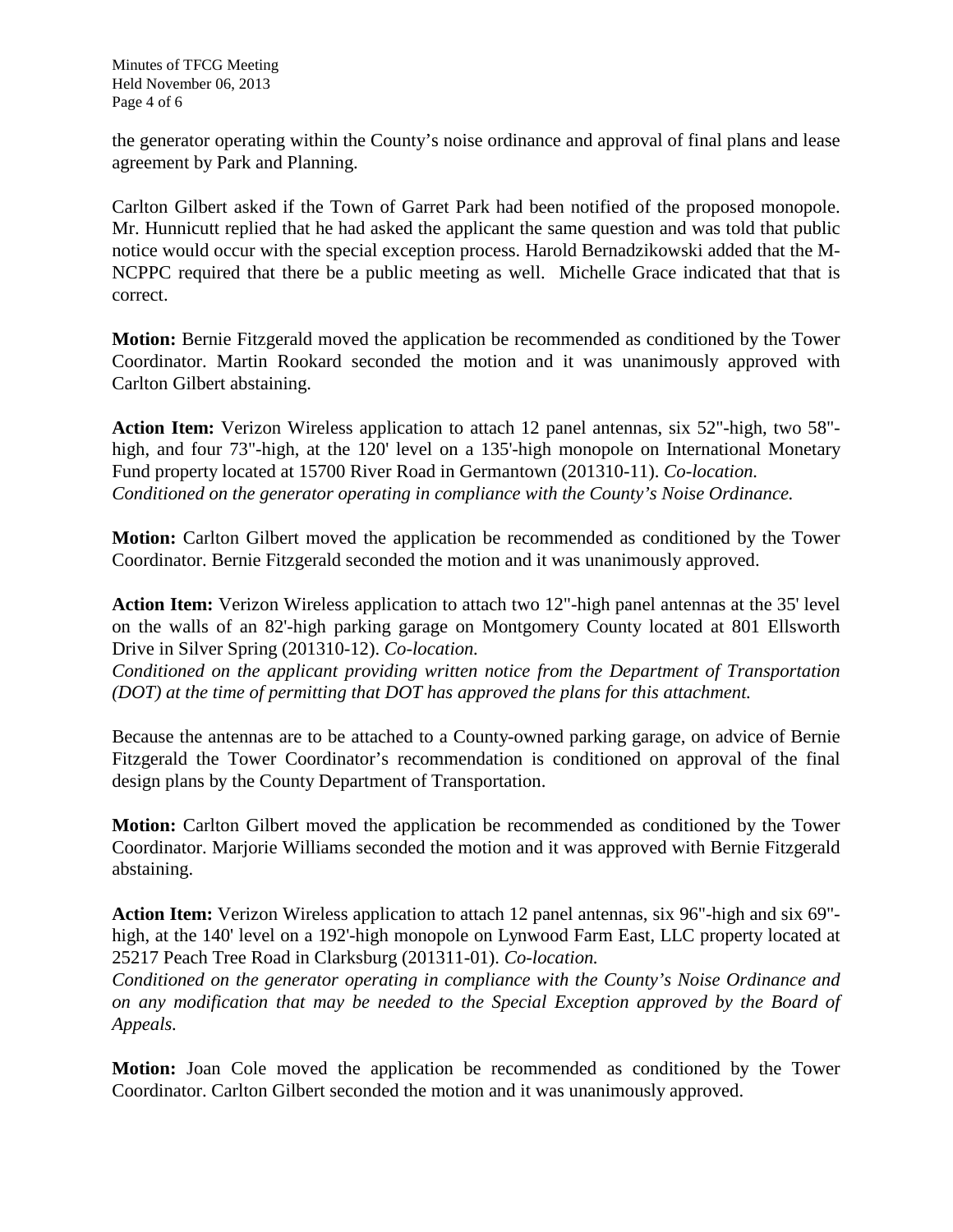Minutes of TFCG Meeting Held November 06, 2013 Page 5 of 6

**Action Item:** Verizon Wireless application to attach 12 panel antennas, six 96"-high and six 69" high, at the 115' level on a 128'-high monopole on Argyle Country Club property located at 14600 Argyle Club Road in Silver Spring (201311-02). *Co-location.*

*Conditioned on the generator operating in compliance with the County's Noise Ordinance and Verizon Wireless notifying the Board of Appeals of the change in the name of the property owner and the holder of the Special Exception.*

**Motion:** Bernie Fitzgerald moved the application be recommended as conditioned by the Tower Coordinator. Martin Rookard seconded the motion and it was unanimously approved.

**Action Item:** Verizon Wireless application to attach six 73"-high panel antennas at the 170' level on a 198'-high monopole on Rudel Beall & Sons, Inc. property located at 13201 Lewisdale Road in Clarksburg (201311-03). *Co-location.* 

*Conditioned on the generator operating in compliance with the County's Noise Ordinance, on the antennas being flush-mounted to the monopole per the Special Exception (S-2495), or on any modifications that may be required to be made to the Special Exception to permit the proposed type of antenna attachment.*

Bob Hunnicutt summarized the application noting that the monopole is permitted by a special exception conditioned on the attachment of flush-mounted antennas –but the design for these antennas are not flush mounted—so the Tower Coordinator's recommendation is conditioned on the Board of Appeals approving the proposed attachment.

Tim Dwyer commented that the proposed attachment is no different from the antennas that are already on the monopole.

Dave Niblock noted that it will be up to the Board of Appeals to decide if the antenna attachment is within the conditions listed in the approval of the special exception and the applicant will need to provide documentation of same at the time of permitting.

**Motion:** Bernie Fitzgerald moved the application be recommended as conditioned by the Tower Coordinator. Marjorie Williams seconded the motion and it was approved with Carlton Gilbert abstaining.

**Action Item:** T-Mobile application to replace six antennas with six 56"-high panel antennas at the 170' level on a 165'-high monopole on Andrew P. Austin & Elizabeth Thornton property located at 18743 New Hampshire Avenue in Brinklow (201311-05). *Minor Modification. Conditioned on the applicant notifying the Board of Appeals of the change in the name of the property owner and the holder of the Special Exception.*

**Motion:** Marjorie Williams moved the application be recommended as conditioned by the Tower Coordinator. Carlton Gilbert seconded the motion and it was unanimously approved.